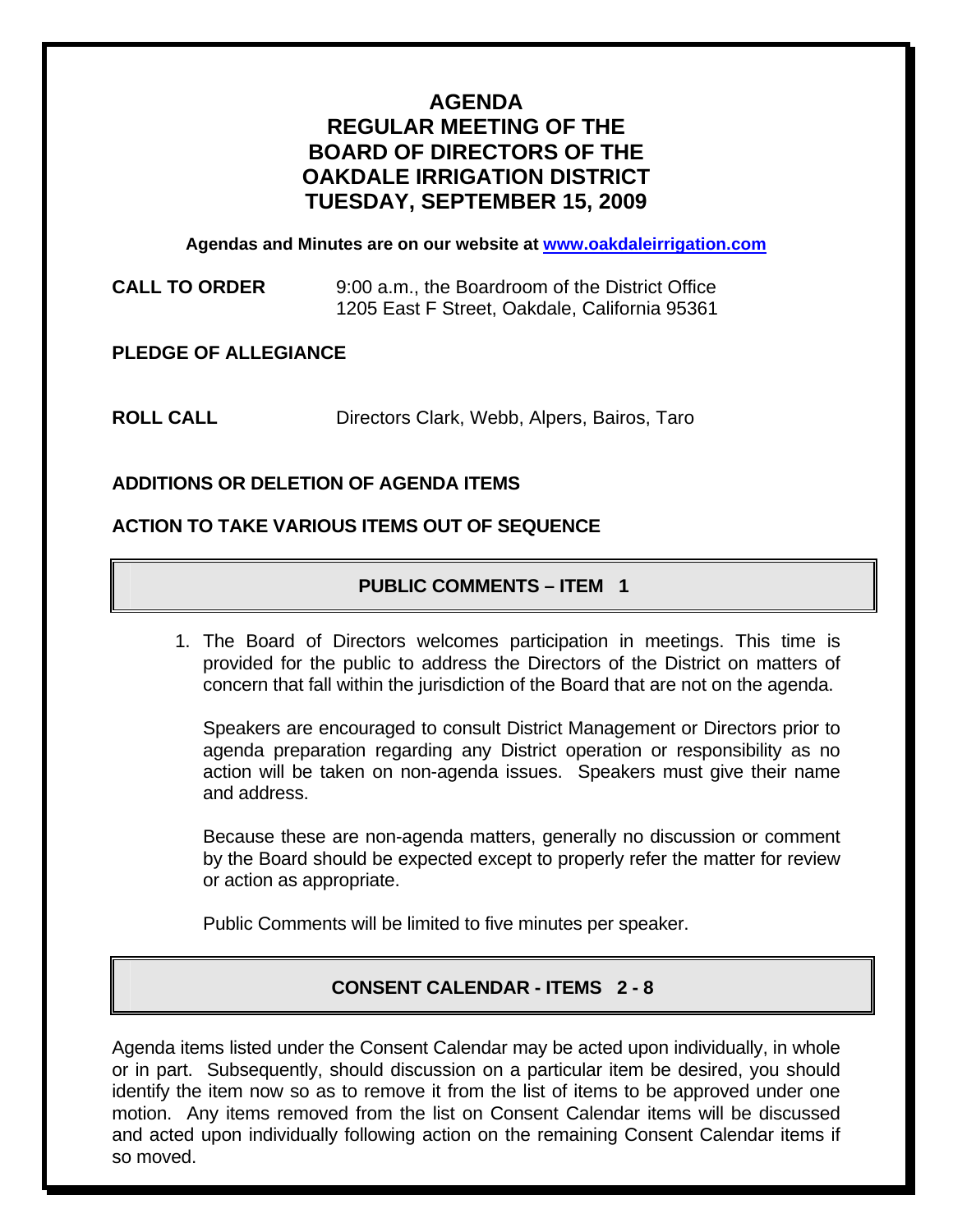- 2. Approve the Board of Directors' **Minutes of the Regular Meeting of September 1, 2009 and Resolution Nos. 2009-49, 2009-50, and 2009-51**
- 3. Approve **Oakdale Irrigation District Statement of Obligations**
- 4. Approve **Improvement District Statement of Obligations**
- 5. Approve the **Treasurer and Chief Financial Officer's Report for the month ending August 31, 2009**
- 6. Approve **General Services Agreements for Various Vendors/Contractors**
- 7. Approve **Abandonment of a Portion of the South Lateral (APN: 015-003- 004 – V. A. Rodden)**
- 8. Approve **Quitclaim of South Lateral Right of Way Easement (APN: 015- 003-004 – V. A. Rodden)**

# **ACTION CALENDAR – ITEMS 9 - 12**

- 9. Review and take possible action on **Award of Bid to the Lowest Qualified Bidder for the Cashman Dam Rehabilitation Project**
- 10. Review and take possible action on **Ending the 2009 Water Season and Beginning the 2010 Water Season**
- 11. Review and take possible action on **Allocation of Remaining Water Transfer Revenues**
- 12. Review and take possible action on **Board Meeting Dates in December**

# **DISCUSSION – ITEM 13**

13. Discussion on business items as they appear on the Tri-Dam Board Agenda for Thursday, September 17, 2009.

## **COMMUNICATIONS – ITEM 14**

- 14.**Oral Reports and Comments**
	- A. **General Manager's Report on Status of OID Activities**
	- B. **Committee Reports**
	- C. **Directors' Comments/Suggestions**